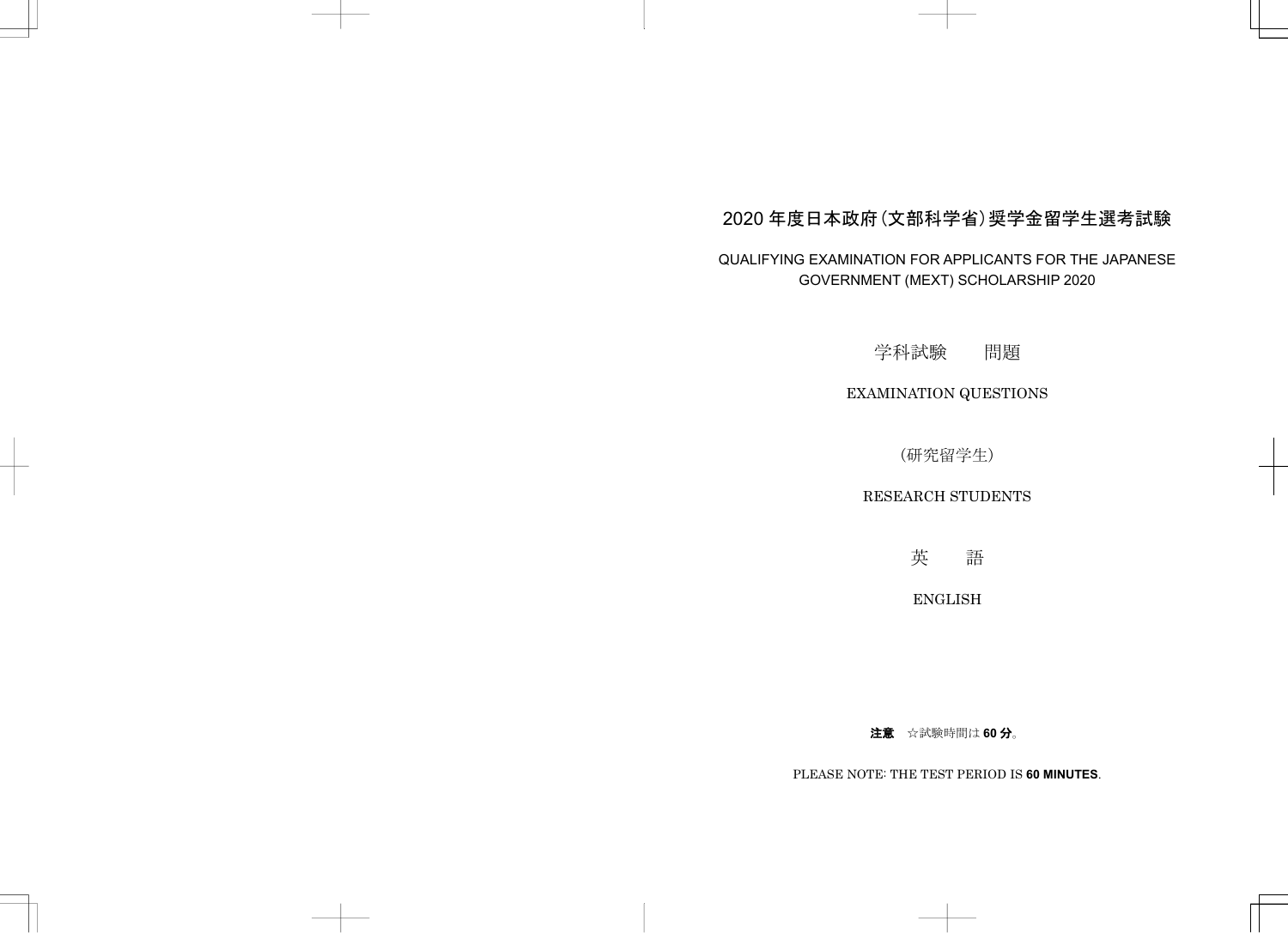(2020)

| <b>ENGLISH</b> | Nationality |                                                                | No. |  |       |  |
|----------------|-------------|----------------------------------------------------------------|-----|--|-------|--|
|                | Name        | (Please print your full name,<br>underlining your family name) |     |  | Marks |  |

### I Choose the word or phrase that best completes each sentence.

| $\mathbf{1}$   | This is a story about a man who has dedicated his life to (<br>) our natural<br>and cultural heritage.           |
|----------------|------------------------------------------------------------------------------------------------------------------|
|                | A compromise<br>B deserve<br>C preserve<br>D register                                                            |
| $\overline{2}$ | ) of the<br>At that delivery company, prices are determined by the (<br>product, not the weight.                 |
|                | A dimensions<br>B inspections<br>C speed<br>D<br>way                                                             |
| 3              | They made a dinner (<br>) for five people at their favorite restaurant near<br>the park.                         |
|                | A cooked<br>B cooking<br>C reserved<br>reservation<br>D                                                          |
| $\overline{4}$ | This new product has been (<br>) to be an extremely effective fertilizer for<br>those trees.                     |
|                | C searched<br>A examined<br>proved<br>sold<br>B<br>D                                                             |
| 5              | Mary has earned the (<br>) not only of her colleagues in the company, but<br>also of the clients she represents. |
|                | A belief<br>B fund<br>respect<br>$\mathcal{C}$<br>$\mathbf{D}$<br>salary                                         |
| 6              | No new investment will be made without the (<br>) of the firm's board of<br>directors.                           |
|                | C reception<br>A adoption<br>$\mathbf{B}$<br>consistency<br>D<br>sanction                                        |
| 7              | According to some experts in the field, it is highly (<br>) that those two                                       |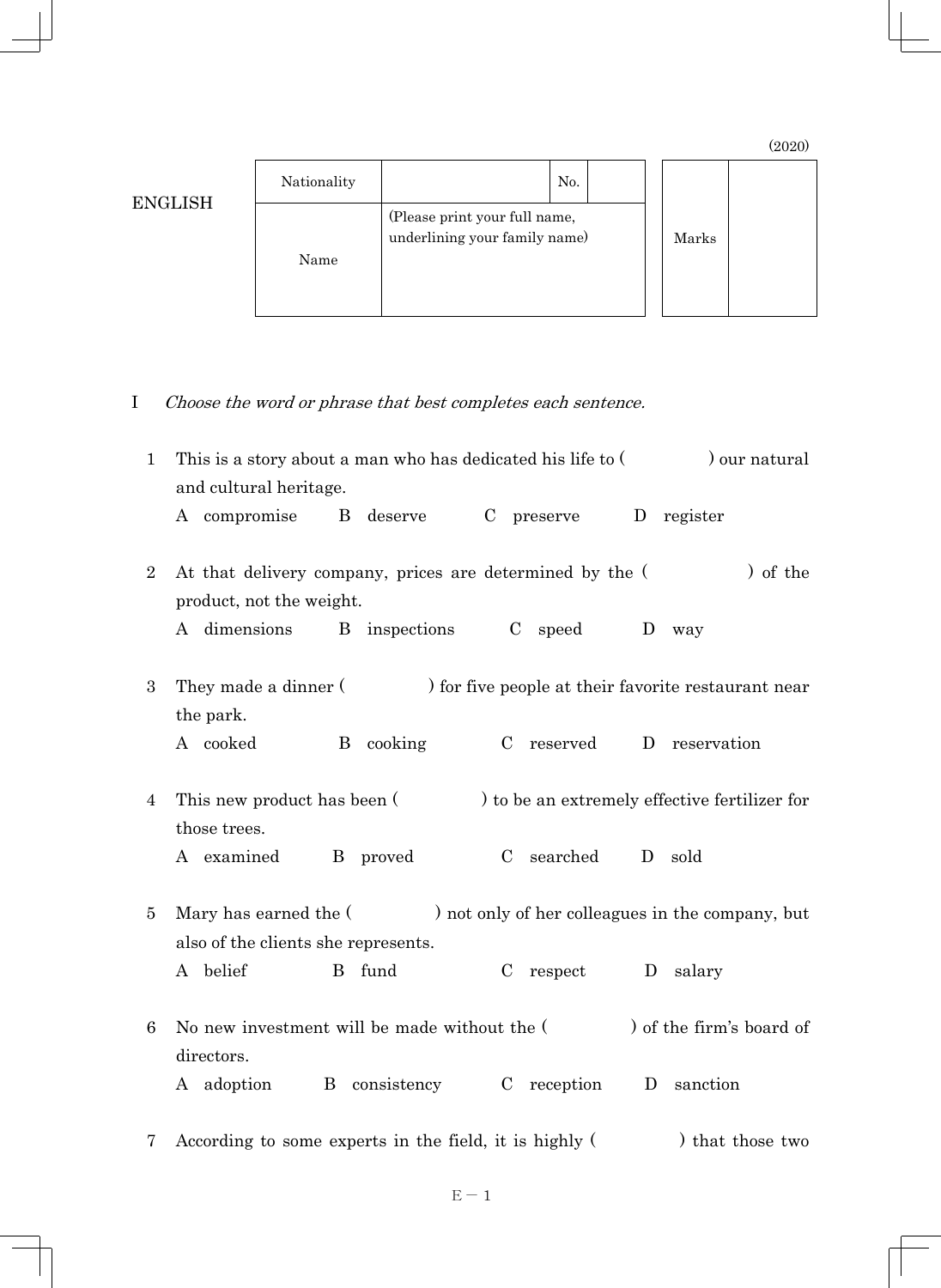companies will announce plans to merge in August.

|  | A confident |  | B potential |  | C probable |  | D threatened |
|--|-------------|--|-------------|--|------------|--|--------------|
|--|-------------|--|-------------|--|------------|--|--------------|

- 8 Please remember that, depending on your circumstances, you can ( ) one approach or the other.
	- A choose on B opt for C separate from D yield to
- 9 We know that bystanders sometimes ( ) to offensive behavior by powerful figures.

A bring a case B give a break C take a look D turn a blind eye

10 Many people who attended the conference noticed that the president of the company looked much older ( ) than in his photo.

A in person B in presence C in privacy D in prominence

II Choose the word or phrase that best completes each sentence.

- 1 Did you see a stranger ( ) the bus stop last night? A standing at B standing in C to stand at D to stand in
- 2 "Which are your boots?" "( ) with red stripes." A It B That C The one D The ones
- 3 She was certainly the only person ( ) he started to describe his feelings.

A by whom B to whom C who D whom

4 At the end of the meeting, I was () I didn't have the right to say anything.

A got felt B got to feel C made feeling D made to feel

- 5 Don't fail () off the radio when you leave the room.
	- A remembering to turn B remembering turning
	- $C$  to remember to turn  $D$  to remember turning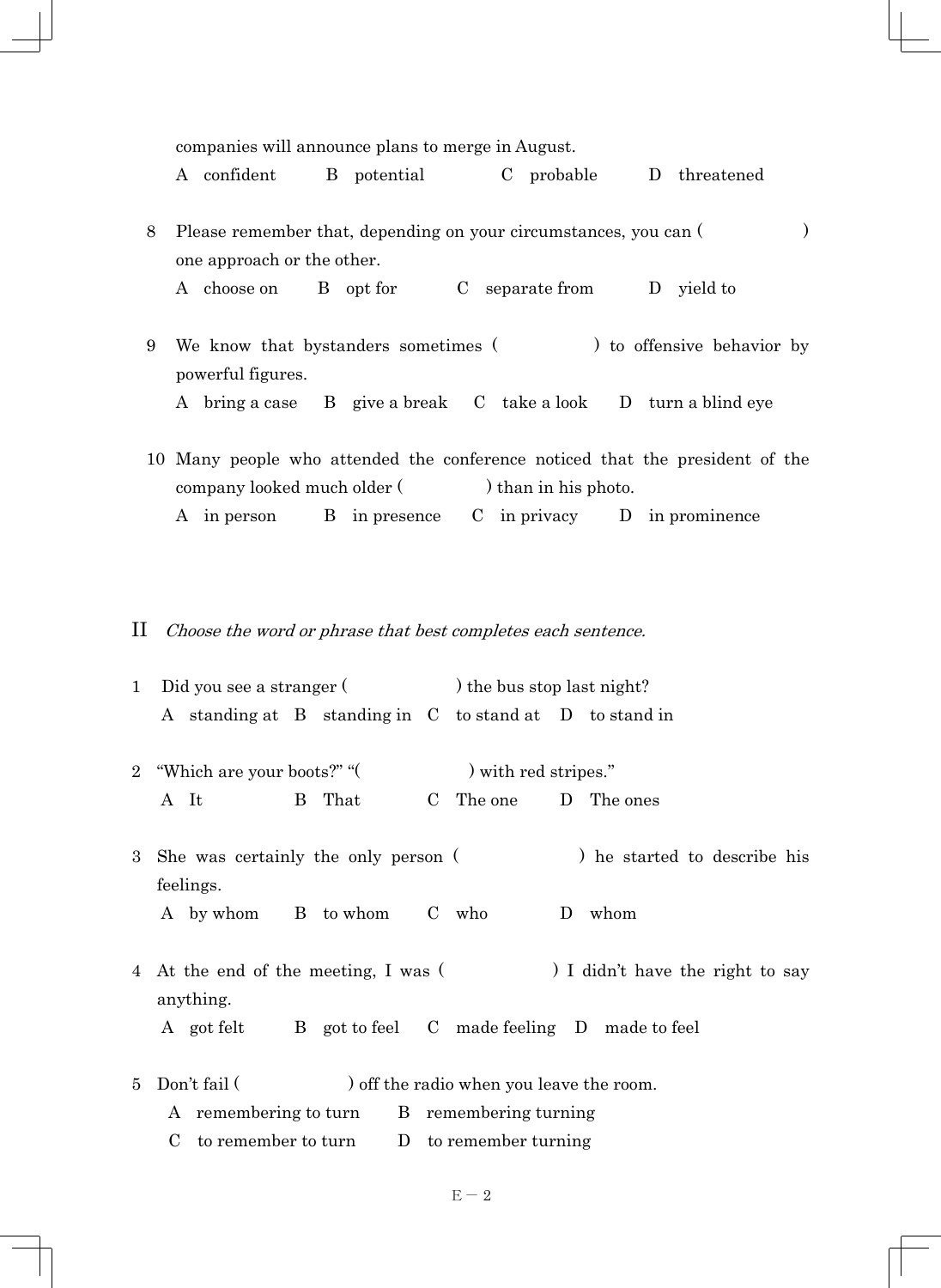| 6                                                          |               |                                            |   | ) to be confirmed as head of the company. |  |  |  |
|------------------------------------------------------------|---------------|--------------------------------------------|---|-------------------------------------------|--|--|--|
|                                                            |               | It is likely that Ms. Megha Sharma<br>A    |   | B It seems Ms. Megha Sharma               |  |  |  |
|                                                            |               | $\mathbf C$<br>Ms. Megha Sharma is certain |   | Ms. Megha Sharma is probable<br>D         |  |  |  |
|                                                            |               |                                            |   |                                           |  |  |  |
| 7                                                          |               | The population of the town is (            |   | ) as that of my hometown.                 |  |  |  |
|                                                            |               | A twice bigger                             | B | twice as many                             |  |  |  |
|                                                            | $\mathbf C$   | two times as large                         | D | two times more                            |  |  |  |
|                                                            |               |                                            |   |                                           |  |  |  |
| 8                                                          |               | It's too late. You should (                |   | ) him before he got upset.                |  |  |  |
|                                                            | A             | apologize                                  | B | apologize to                              |  |  |  |
|                                                            | $\mathbf C$   | have apologized                            | D | have apologized to                        |  |  |  |
|                                                            |               |                                            |   |                                           |  |  |  |
| 9                                                          |               | ) going to a movie tonight?                |   |                                           |  |  |  |
|                                                            | A             | What about                                 | B | What do you say                           |  |  |  |
|                                                            | $\mathcal{C}$ | Why don't you                              | D | Why not                                   |  |  |  |
|                                                            |               |                                            |   |                                           |  |  |  |
| 10 <sup>2</sup><br>) late, please start dinner without me. |               |                                            |   |                                           |  |  |  |
|                                                            | Α             | If I had been                              | B | If I were                                 |  |  |  |
|                                                            | $\mathbf C$   | Should I be                                | D | Would I be                                |  |  |  |

III In the following paragraphs, one of the underlined parts is grammatically incorrect. Choose the incorrect part.

- 1 <sup>A</sup> A meteorologist has presented the weather with her one-year-old son on her back. B She said she had her son on camera with her to celebrate International Babywearing Week. C The footage was broadcast by news networks across the country. D The response from the public on social media was overwhelming positive.
- 2 <sup>A</sup> Earlier this morning, Wall Street suffered it's worst trading day in eight months. <sup>B</sup> Every sector fell heavily, with big-name technology stocks among the biggest drags on the US market. c The negative sentiment was also reflected in European markets, <sup>D</sup> with Paris, London, and Frankfurt ending their sessions firmly in the red.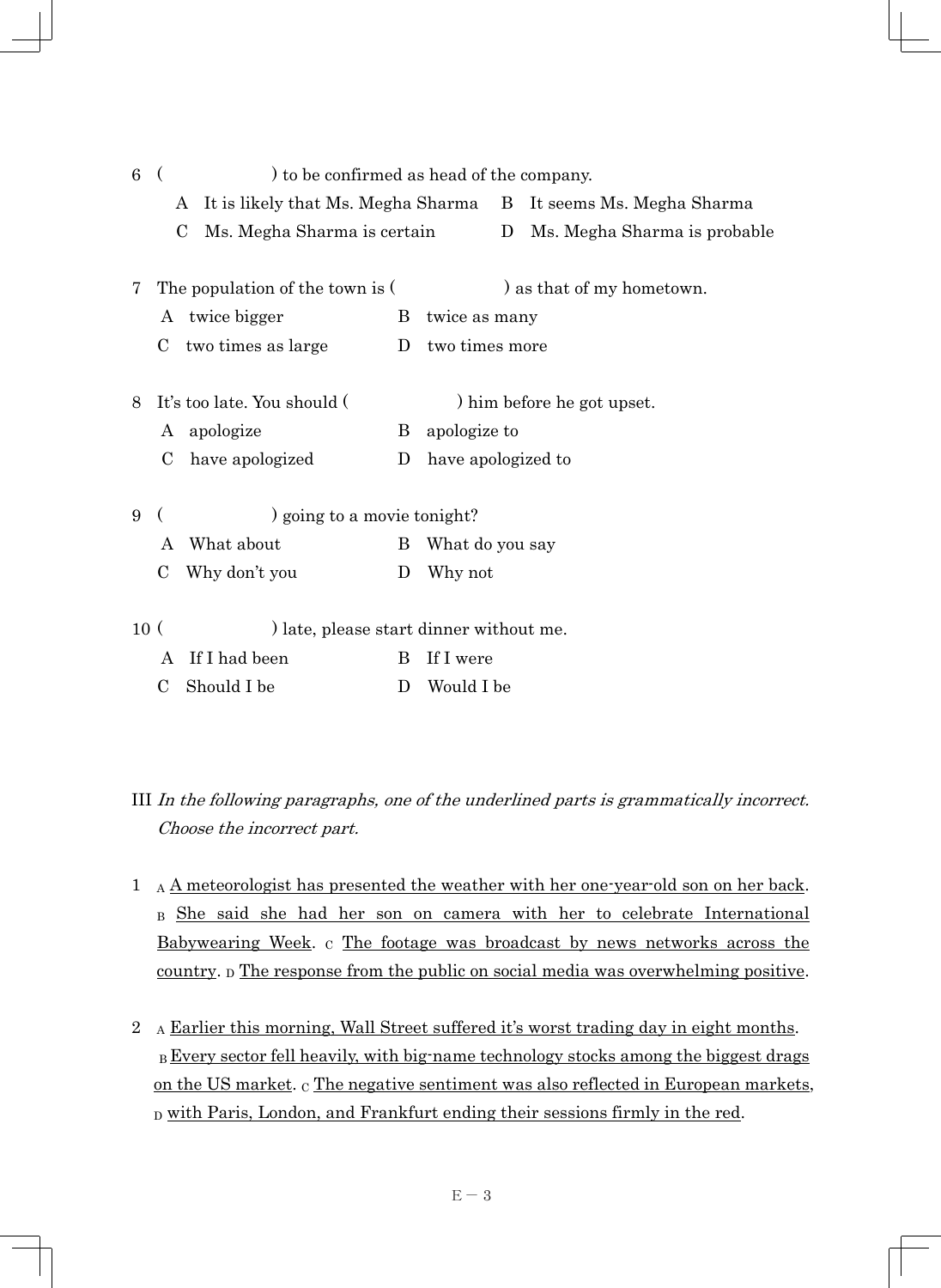- $3$  A Science has been particularly susceptible to "truth decay" B a term coined of the Rand Corporation  $\mathbf c$  to describe the rise in the use of opinion over fact in political debates and public discourse. D Truth decay is characterized by increasing disagreement about facts and a decline in trust in experts.
- 4 <sup>A</sup> Somewhere between 2 and 3 billion years ago the Great Oxidation Event took place,  $B$  caused the mass extinction of anaerobic bacteria, the dominant life form at the time. C Cyanobacteria had now emerged, p which had the photosynthetic ability to produce glucose and oxygen out of carbon dioxide and water using the power of the sun. Oxygen was toxic to many anaerobic cousins, and most of them died off.
- $5$  A For almost seventy years, we've routinely feed antibiotics to the animals we eat. B That's just a few years less than we've taken antibiotics ourselves. C And for just about as long, it's been clear that those antibiotic doses have been creating drug-resistant bacteria  $\bar{D}$  that pass from meat animals to make humans sick.
- 6 <sup>A</sup> The Lake Serpent, an eight-year-old, 47-foot sailing ship, left Cleveland in September 1829 for the 55-mile trip to the Lake Erie Islands. B Having arrived, the ship's crew collected a load of stone to take back to Cleveland. C The ship never made it back, one of thousands to sink the Great Lakes.  $\mathbf{p}$  The Lake Serpent was lost forever at the bottom of the lake.
- 7 <sup>A</sup> Born into slavery in 1853, Bill Traylor witnessed the Civil War and Emancipation. B After seven decades of toil, too old to work any longer, he decided to pick up a pencil and paintbrush.  $C$  He produced more than a thousand images over the next four years. D His striking works on discarded cardboard attract the eye of professional artists who encouraged and collected his work.
- 8 <sup>A</sup> A fossil tooth study published today analyzes some of the old human remains ever found on the Italian Peninsula.  $_B$  The teeth, which are some 450,000 years old, have some telltale features of the Neanderthal lineage of ancient humans. C Dating back to the Middle Pleistocene, p the fossils help to fill in gaps in a complex part of the hominid family tree.
- 9 Hong Kong is one of the densest cities on Earth. A Consisting of more than 200 islands, metropolis is bounded by the ocean and by the border with mainland China.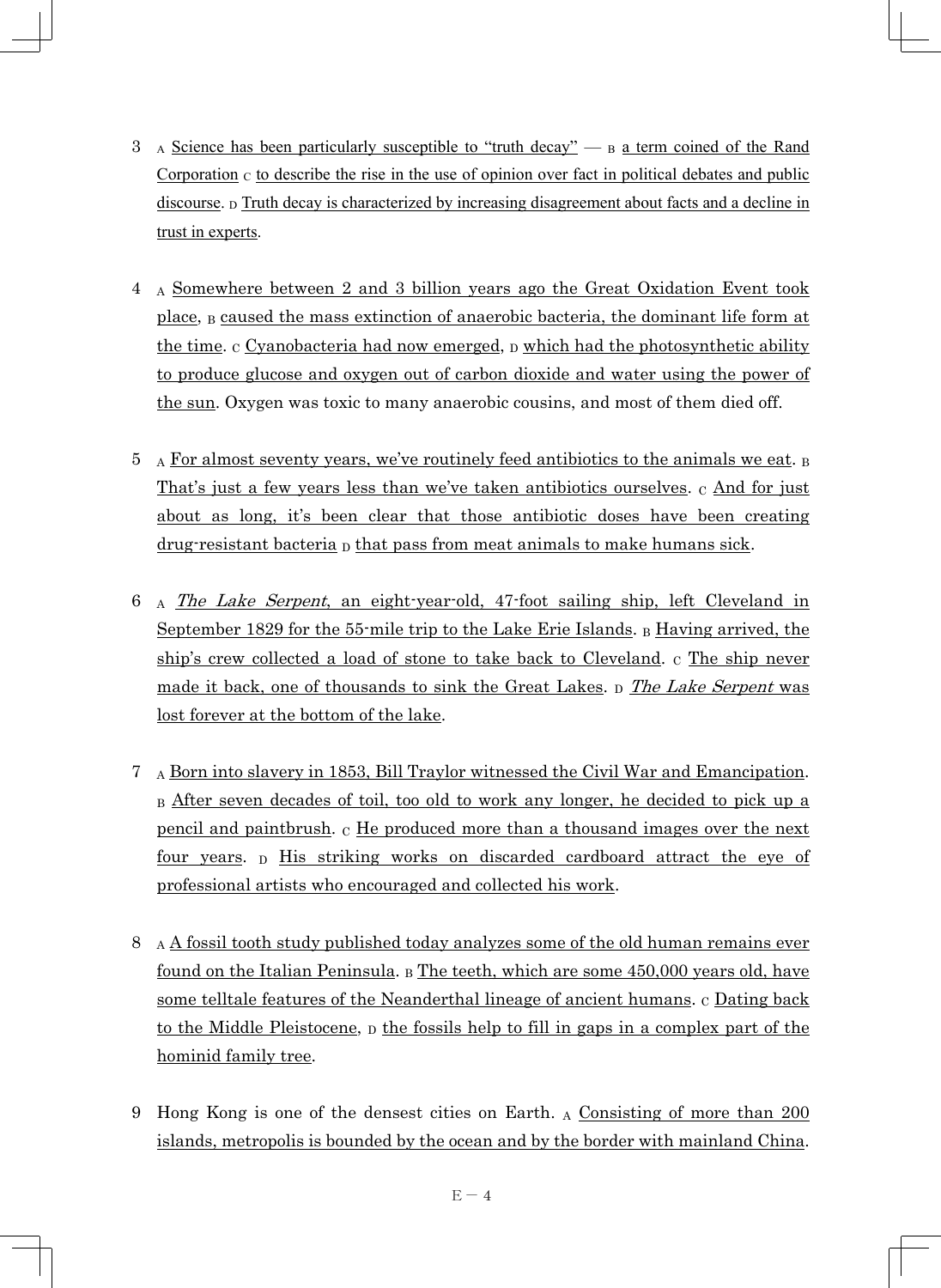$B$  There are 7.3 million people and nowhere to go but up.  $C$  But what if we could just make more islands? p That's exactly what a think tank recently proposed, claiming an artificial island could house up to 1.1 million more people.

 $10_A$  It may seem like little can be done to lessen the blow of a hurricane. B But according to new research, help in tempering the power of hurricanes could one day come from an unexpected source: offshore wind farms. C The idea of deliberately modifying the weather with wind turbines has been around in decades, p but little work has been done to calculate whether or not it could really work.

### IV Choose the most suitable word or phrase from the list to fill each of the numbered blanks in the passage below.

The 20th century was a remarkably  $(1)$  one for physics.  $(2)$ , Albert Einstein's general theory of relativity helped us view gravity not as a force but as a distortion of space. Then Max Planck, Erwin Schrödinger, and Werner Heisenberg gave us quantum mechanics — and a fresh understanding of the subatomic world.

 $($   $3$  ) the middle of the century, two new forces were discovered deep within the atom (the strong and weak nuclear forces). Finally, in the century's last decades, we got the Standard Model of particle physics — an accounting of all the particles and forces  $( 4 )$  in our universe.

But the new century brought  $(5 \t 5)$ . Yes, there have been some remarkable findings, ( 6 ) the 2012 discovery of the Higgs Boson and the discovery of gravitational waves four years later. But those triumphs were  $(7 \t)$  theories developed decades earlier — a full century earlier in the case of gravitational waves. And new ideas like string theory (which holds that matter is made up of tiny vibrating loops of energy)  $(8)$  unverified.

"All of the theoretical work that's been done ( 9 ) the 1970s has not produced a single successful prediction," says Neil Turok, director of the Perimeter Institute for Theoretical Physics in Waterloo. "That's a very shocking state of affairs."

This doesn't mean physicists aren't busy; the journals are publishing more research than ever. But all that research isn't doing much to advance our understanding of the universe  $-$  ( 10 ) not the way physicists did in the last century.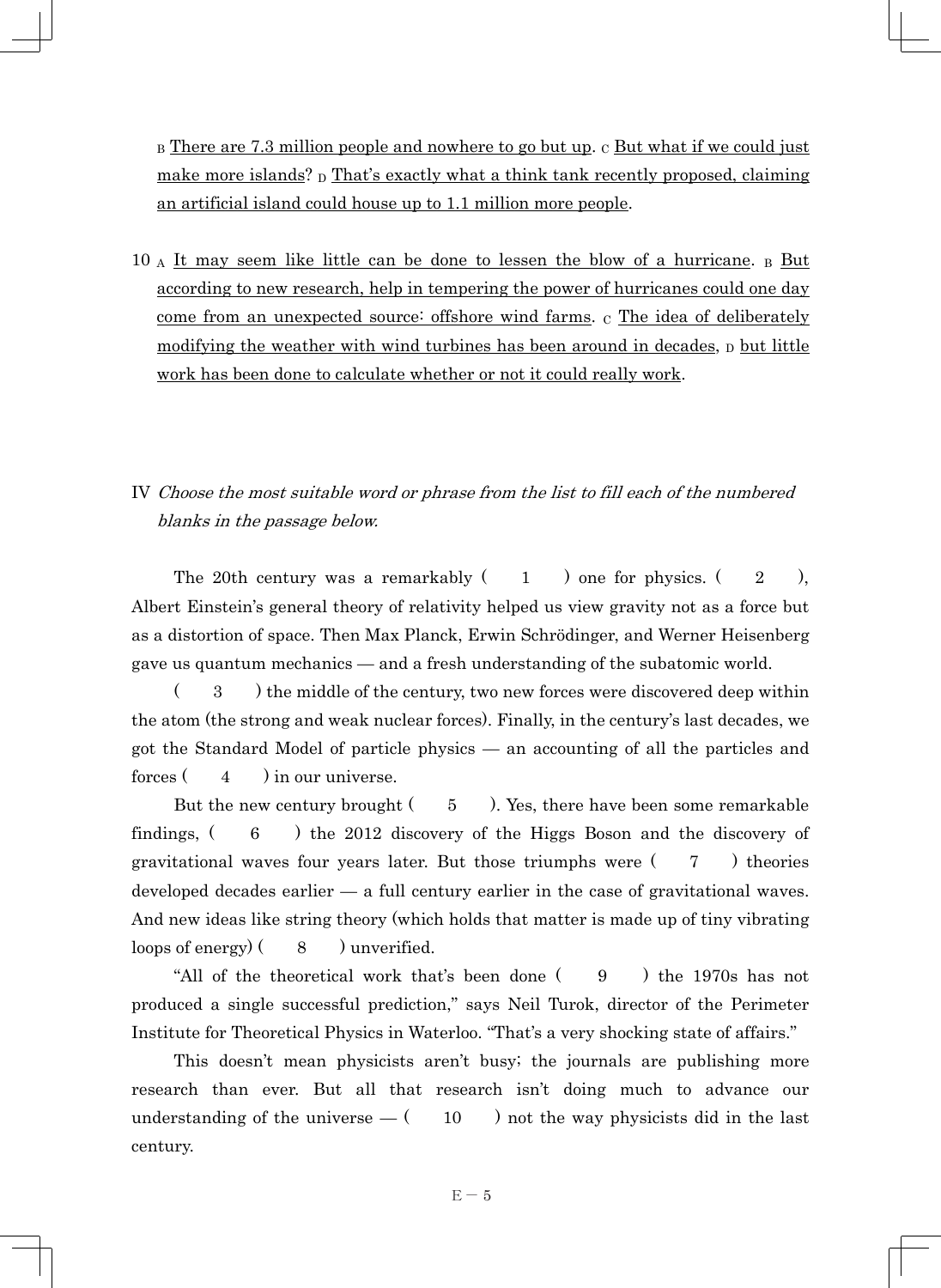|                |               | A produced             |   | B product |               | C production                   | D            | productive   |  |  |
|----------------|---------------|------------------------|---|-----------|---------------|--------------------------------|--------------|--------------|--|--|
| $\overline{2}$ | A             | First                  | B | However   |               | In sum                         | D            | Ultimately   |  |  |
| 3              | $\mathbf{A}$  | At                     | B | In        |               | Until                          | D            | Upon         |  |  |
|                |               | A knowing as existence |   |           |               | B knowingly for existing       |              |              |  |  |
|                | $\mathbf C$   | known to exist         |   |           | $\mathbf{D}$  | unknown of existent            |              |              |  |  |
|                |               | 5 A a kind of optimism |   |           | <sub>B</sub>  | a lot of discoveries           |              |              |  |  |
|                | $\mathcal{C}$ | a rough patch          |   |           | D             | a series of successes          |              |              |  |  |
| 6              | $\mathbf{A}$  | as such                | B | contained |               | C including                    | D            | likely       |  |  |
|                |               | A based on             | B |           |               | coming through C evolving into | D            | resulting in |  |  |
| 8.             |               | A become               | B | $g_0$     | C             | keep                           | $\Box$       | remain       |  |  |
| 9              |               | A before               | B | during    | $\rm C$       | in                             | D            | since        |  |  |
|                |               | 10 A at all            | B | at hand   | $\mathcal{C}$ | at least                       | $\mathbf{D}$ | at most      |  |  |

### V Part I:Read the following passage and select the best answer to each question listed below it.

To see an audience closing its eyes doesn't always mean that your listeners are asleep. It may simply mean they're concentrating hard or wishing to avoid eye contact. In some cultures it's a well-established behaviour. I've talked to audiences (e.g., in Japan) where most of the people had their eyes closed most of the time. It's disturbing, if you're used to audiences who keep their eyes on you – as if each person is willing you to look back at them individually – and who give you lots of visual feedback.

Speaking abroad, to people with a different cultural or linguistic background, can seriously alter your delivery. They say humour doesn't travel. Nor, sometimes, does eloquence. Even if you and your audience all speak English, you need to be cautious. You may share the same language, but you don't share the same culture.

The contrast can manifest itself in all kinds of little ways, such as the colloquial expressions and idioms you use without thinking. Many of these depend on an understanding of a knowledge of local culture. I recall being in a seminar audience where a speaker from the USA was eloquently expounding his subject to an international group of teachers. He paused and asked if there were any questions. A participant asked one that evidently took him by surprise, because he was silent for a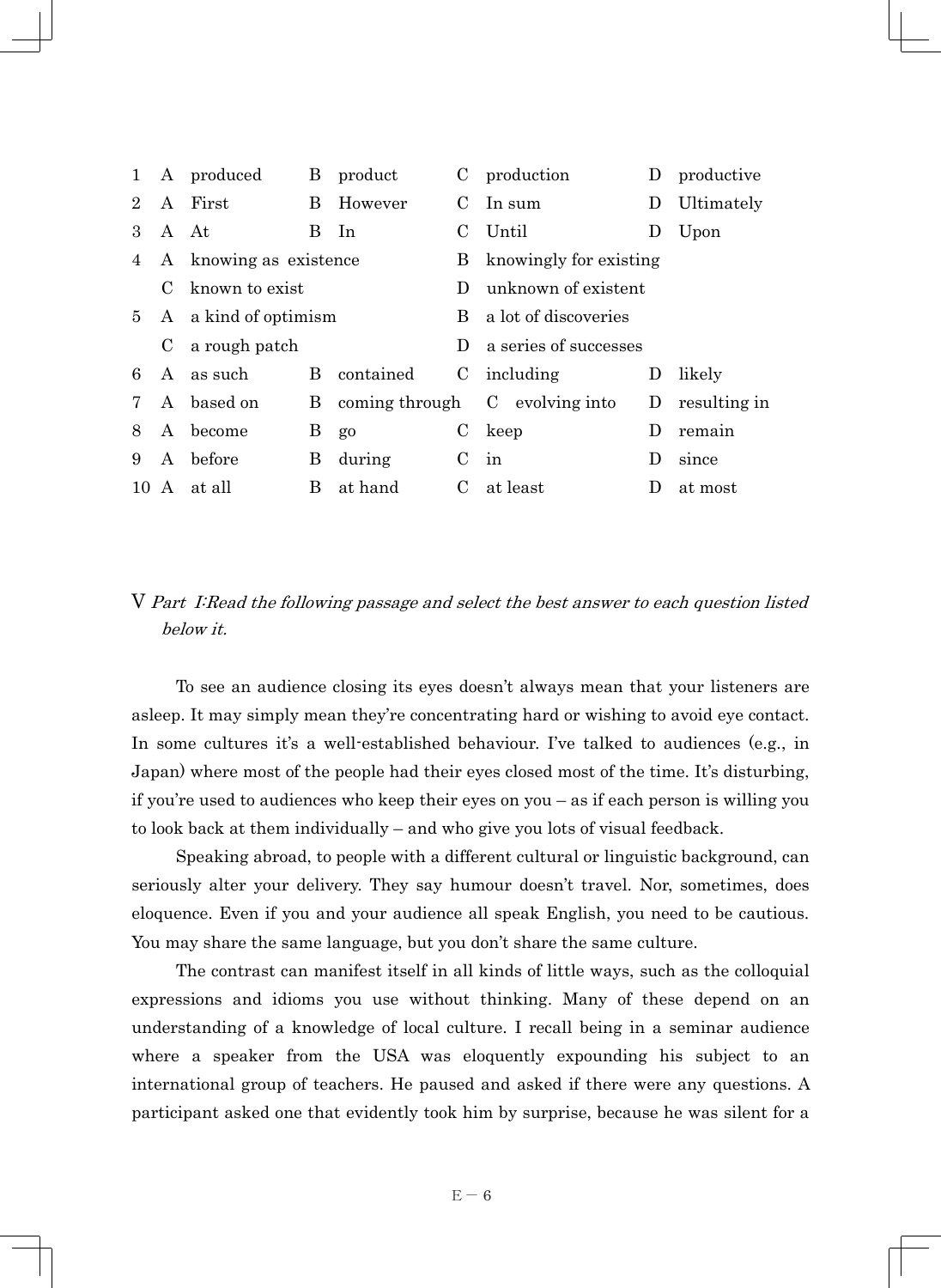few moments before saying, 'Hmm, that was from out of left field.' And he paused again.

The person sitting next to me nudged me and whispered: 'What does that mean?' I whispered back: 'I've no idea.' The lecturer noticed the whispering. 'Is there a problem?' 'We don't know what "from out of left field" means,' I said. 'Huh?' he exclaimed. His face was a picture. It had never occurred to him that this common American expression, from baseball (as I later learned), would not be understood. He had to explain, and he didn't find it easy. Eloquent he wasn't. Apparently, the left part of the outfield is furthest from the first base, so that if the ball is hit in that direction the fielder has the longest distance to throw it back. The expression thus means 'unexpected' or 'out of the ordinary'. I thanked him, adding: 'You played that with a straight bat.' Another facial picture. 'Huh?'

My cricketing idiom was just as opaque to him as the baseball idiom had been to a Brit. We both learned something about each other's sporting cultures that day. But here's the point: after the interchange, the speaker was far less eloquent than before. He seemed to be checking himself mentally to ensure that he didn't use any more culturally loaded expressions. And in the bar afterwards, he acknowledged that this was exactly what he had been doing.

Cultural differences affect far more than individual words and phrases. They can influence the content and delivery of your speech. Some cultures want to hear hard facts, data, scholarly references (e.g., Germany, Scandinavia); some want a lot of personal background (e.g., Italy and other Romance-speaking countries); some value eloquence and a high style of speaking (e.g., those in the subcontinent of India); some value emotional content and personal enthusiasm (e.g., many Latin American countries); some emphasize solidarity with the audience, such as a shared educational or locality background (e.g., the USA); some like humour, light-heartedness, and self-effacement (e.g., Britain); some expect formality, with explicit respect paid to the chairperson and any patrons present (e.g., East Asian countries).

- 1 According to the article, you don't have to be worried even if audiences closed their eyes during your talk because
	- A it is a habitual manner in some cultures.
	- B people usually give lots of feedback after the talk.
	- C that is a typical attitude in the USA.
	- D they will keep their eyes on you sooner or later.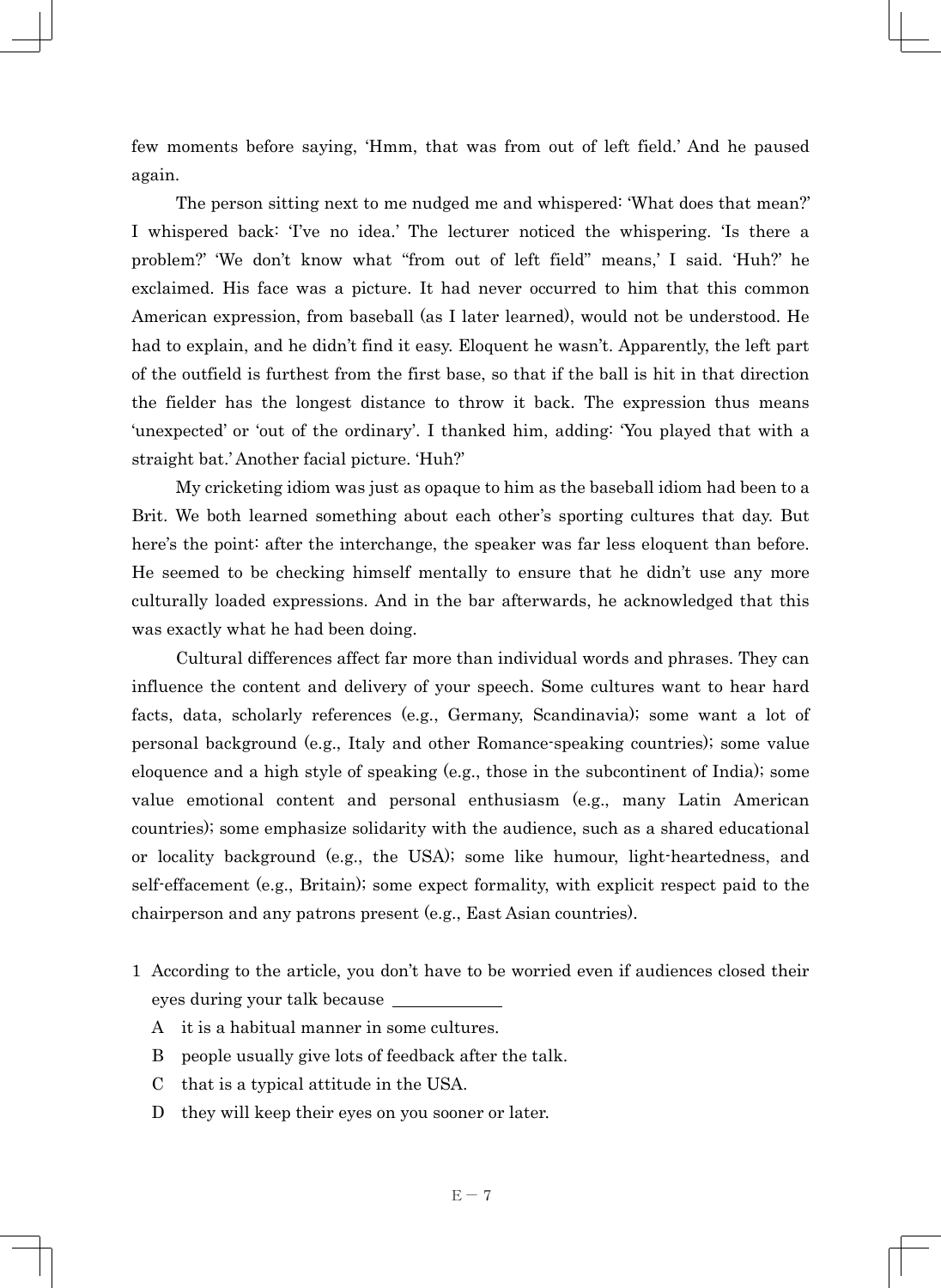2 In the article, the lecturer in the seminar had to adjust his style of speech according

to

- A the degree of formality.
- B the kind of audience.
- C the number of participants.
- D the type of topics.
- 3 In the article, the sentence "You played that with a straight bat" spoken by the author was not understood by the addressee because
	- A the addressee confused a baseball idiom with a cricket idiom.
	- B the addressee was not familiar with the local culture of the author.
	- C the author didn't know the language and culture of the addressee well.
	- D the author misled the addressee by using a local idiom from the USA.
- 4 After the conversation between the author and the lecturer, the lecturer became less eloquent because
	- A he attempted to use the idioms that are familiar with the audience.
	- B he became careful about using more formal language.
	- C he realized that they share the same language and culture.
	- D he tried to avoid using culturally specific words and phrases.
- 5 According to the article, cultural differences influence both the content and delivery of the speech. For example, evidence and loyalty to an organizer are highly valued respectively
	- A in Britain and the subcontinent of India.
	- B in Germany and East Asian countries.
	- C in Latin American countries and Japan.
	- D in Scandinavia and Romance speaking countries.

#### V Part II: Read the following passage and select the best answer to each question listed below it.

Space flight will mark an important milestone this year – when NASA celebrates the 50th anniversary of US astronauts reaching the moon. In December 1968 Frank Borman, Jim Lovell, and Bill Anders – on Apollo 8 – swept over the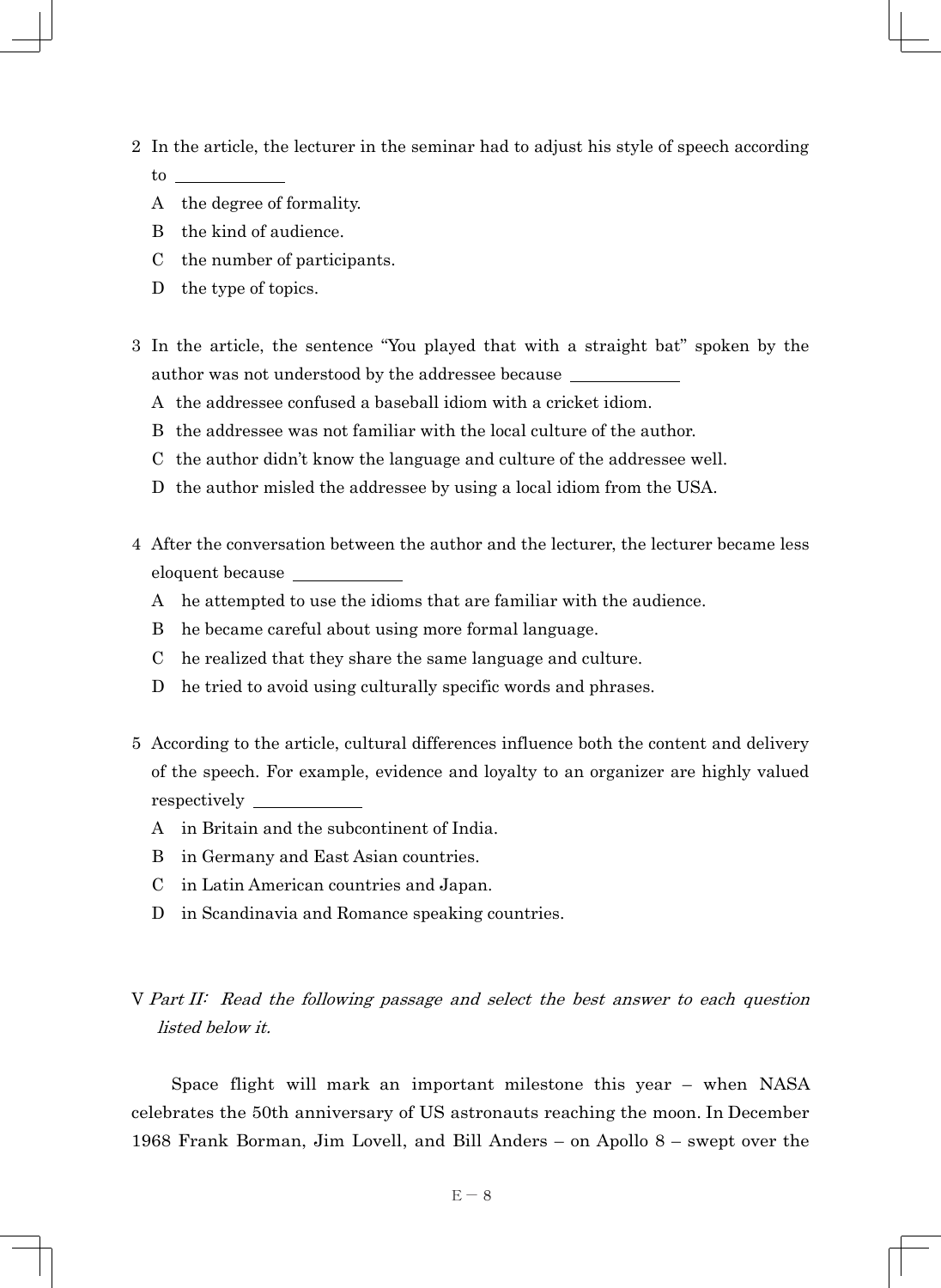lunar surface and captured bright blue images of Earth rising above the grey plains of the moon. It was one of the most dramatic space missions ever flown. Manned landings followed, but after a few years, the US lost interest in lunar space flights.

But now NASA has revealed plans to return to the Moon and has asked European scientists and industry leaders to join the agency in a bold plan aimed at rebooting humanity's conquest of the solar system – in the form of an international manned station that will orbit the moon within the next decade.

The proposed station, the Lunar Orbital Platform-Gateway – known as Gateway – will allow astronauts to develop techniques that will open up the lunar surface to exploration and exploitation. At the same time, the station will help humans hone survival skills in deep space in preparation for future manned missions to Mars, says NASA.

Taking part in the station's construction would cost Europe more than \$1.3bn and a decision on whether to become involved will be taken at a meeting of European science ministers next year. If ministers give the go-ahead, the European Space Agency (ESA) would then join other international partners that NASA is recruiting to its Gateway project. These include the space agencies of Russia, Canada, and Japan.

"Essentially, Gateway will be a robotic outpost that will be visited by groups of astronauts – initially for weeks and then for months at a time," says David Parker, director of human spaceflight and robotic exploration for ESA and a keen supporter of the project. "They will learn how to survive in deep space and deal with problems such as radiation and meteorites. At the same time they will also direct robot craft that will explore the moon's surface."

A go-ahead for Gateway would also end the hiatus in manned space exploration that has lasted for almost a decade. Since the grounding of the space shuttle, human space flights have been restricted to launches of Russia's Soyuz space capsule, which is used to ferry crew and supplies to the International Space Station (ISS), and the few missions taken by astronauts on China's fledgling spacecraft.

Gateway should change that – and it will do so by taking advantage of a major advance in US space engineering that will occur when NASAbegins flights with its new deep-space capsule, Orion, and its launcher, the Space Launch System in a few years. These will form the core components of Gateway along with modules similar to those now used as stores and crew quarters on the ISS, though NASA stresses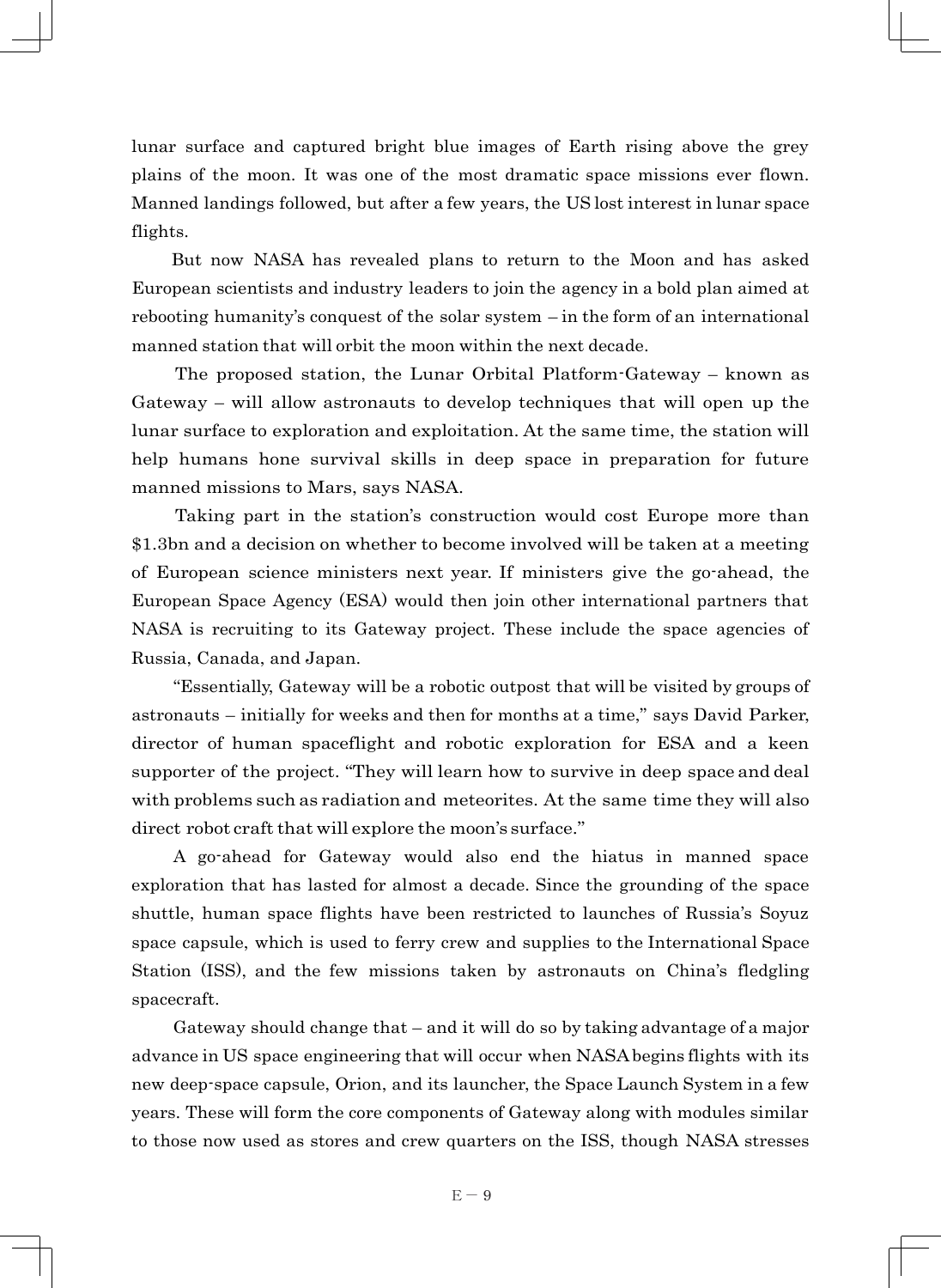Gateway will be considerably smaller than the current Earth-orbiting space station.

And key to operation of their lunar station will be the extraction, from lunar soil, of minerals, chemicals and – most important – water. "Recent evidence suggests comets and asteroids have bombarded the moon for billions of years, depositing water – in the form of ice – on to its polar regions," said Mahesh Anand, reader in planetary science and exploration at the Open University.

Scientists like Anand believe it should be possible to use that water to turn the moon into a refueling station for long-term missions to Mars and beyond. Ice would be harvested, melted and electrolyzed – using power generated by solar panels – into its hydrogen and oxygen components. "You could then use that hydrogen and oxygen as liquid propellants," added Anand. "That is what powered the space shuttle's main engines after all. Then you could use the moon as a refueling post to power spaceships to Mars."

- 1 Which statement is TRUE about Apollo 8?
	- A A decade after the Apollo 8 mission, NASA finally succeeded in the first manned landing on the moon.
	- B The Apollo 8 crew walked on the surface of the moon and captured bright blue images of the earth from there.
	- C Frank Borman, one of the Apollo 8 crew, was not given a chance to walk on the moon on the mission.
	- D In 1968 NASA launched Apollo 8 to celebrate the 50th anniversary of its moon exploration.
- 2 Which statement is FALSE about Gateway, the proposed station?
	- A It will enable astronauts to explore the moon's surface.
	- B It will help astronauts to learn survival skills in deep space.
	- C The European Space Agency will take over its construction from the Russian, Canadian, and Japanese space agencies.
	- D The European Space Agency will take part in its construction together with other international partners, if European science ministers give the go-ahead.
- 3 What will happen if Gateway is given the go-ahead by European science ministers?
	- A Manned space exploration will be resumed, taking advantage of a major advance in US space engineering.
	- B NASA will have to modify the plan of its new deep-space capsule, Orion, and its